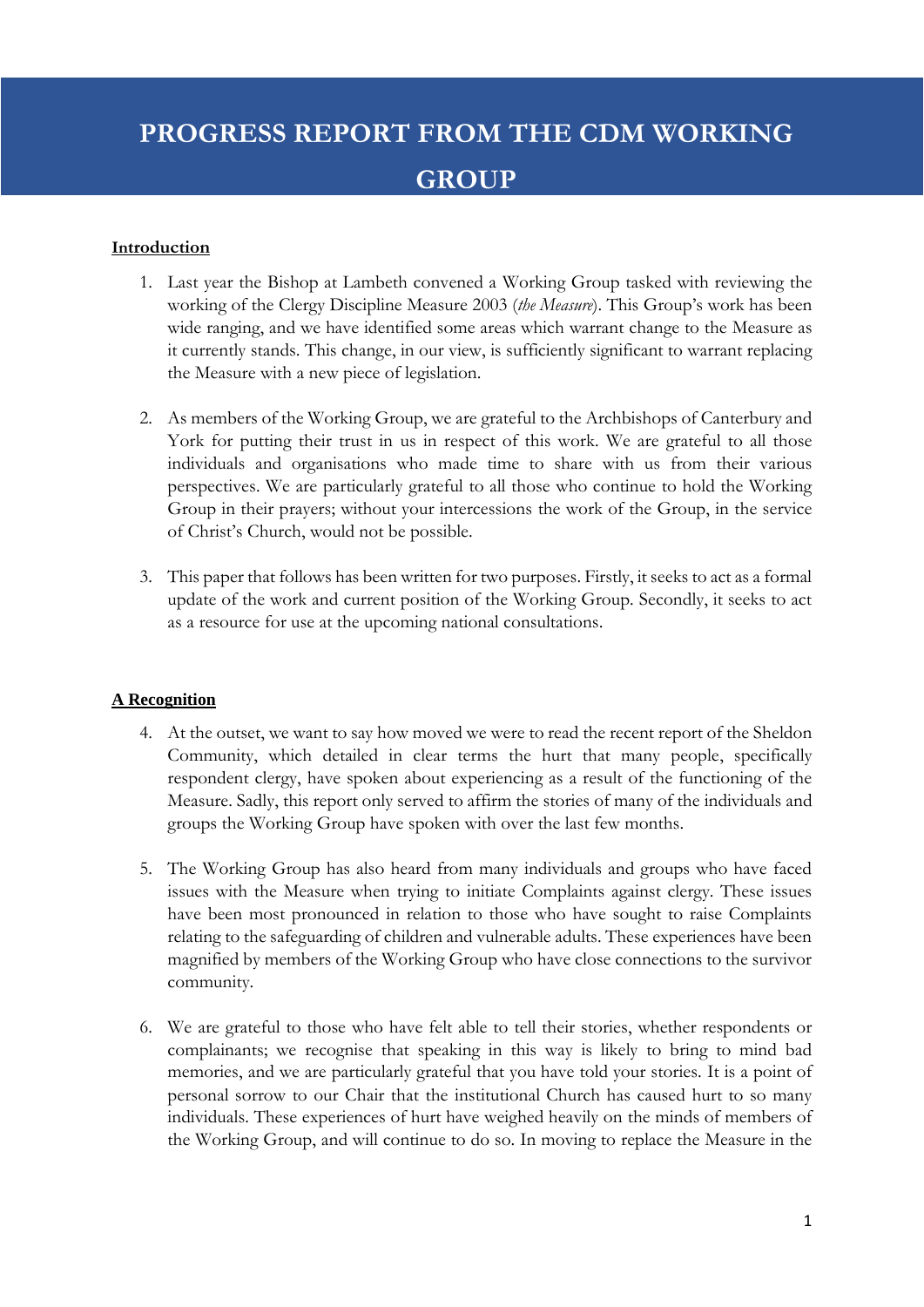coming months, we have made it our goal to try our best to prevent these types of stories from being repeatable under new legislation.

# **The Interim**

- 7. It is recognised that new legislation will take time to develop. It is also recognised that the Church's disciplinary proceedings cannot be suspended while new legislation is developed. As such, the status quo will prevail for some time to come. This is a serious concern when considered in light of the hurt that many have spoken about experiencing under current legislative arrangement.
- 8. In order to mitigate the legitimate concerns that this situation gives rise to, a number of interim measures have been developed. These are made possible not by change to primary legislation (which requires the following of justifiably time-consuming synodical procedures), but by changes to the Rules and working practices.
- 9. In short, the changes that have been developed are as follows:
	- a. Regular communication during the investigative and tribunal stages of a Complaint.
	- b. Amendments to the CDM Rules concerning methods of communication, service of documents, cross-examination of vulnerable persons, amendments to allegations and vexatious complainants.
	- c. An online system for the submission of Complaints, Answers and Applications.
	- d. Regular training for key participants in the CDM process.
- 10. Other changes which might be possible without legislative change are also being explored. We hope, for instance, that a system akin to the triaging protocol used in some dioceses (most notably in the Diocese of Gloucester by means of their 6 Step Process) will become more widely used even before a new legislative system is in place. The Working Group are aware that work on this front is already ongoing in many dioceses, and is keen to support it.
- 11. The Working Group hopes that some legislative changes may be possible in the interim before a new Measure is developed. These changes will be pursued in response to the recent recommendations made by the IICSA; it is hoped that they will include a change to the current requirement for clergy to merely have *due regard* to safeguarding guidance in responding to allegations of abuse, and the fact that Complaints concerning clergy who fail to have *due regard* are ordinarily time barred at one year. Other recommendations made by the IICSA, including the possible reintroduction of the penalty of *Deposition from Holy Orders* will most likely be considered as part of the longer-term work dealing with replacing the Measure.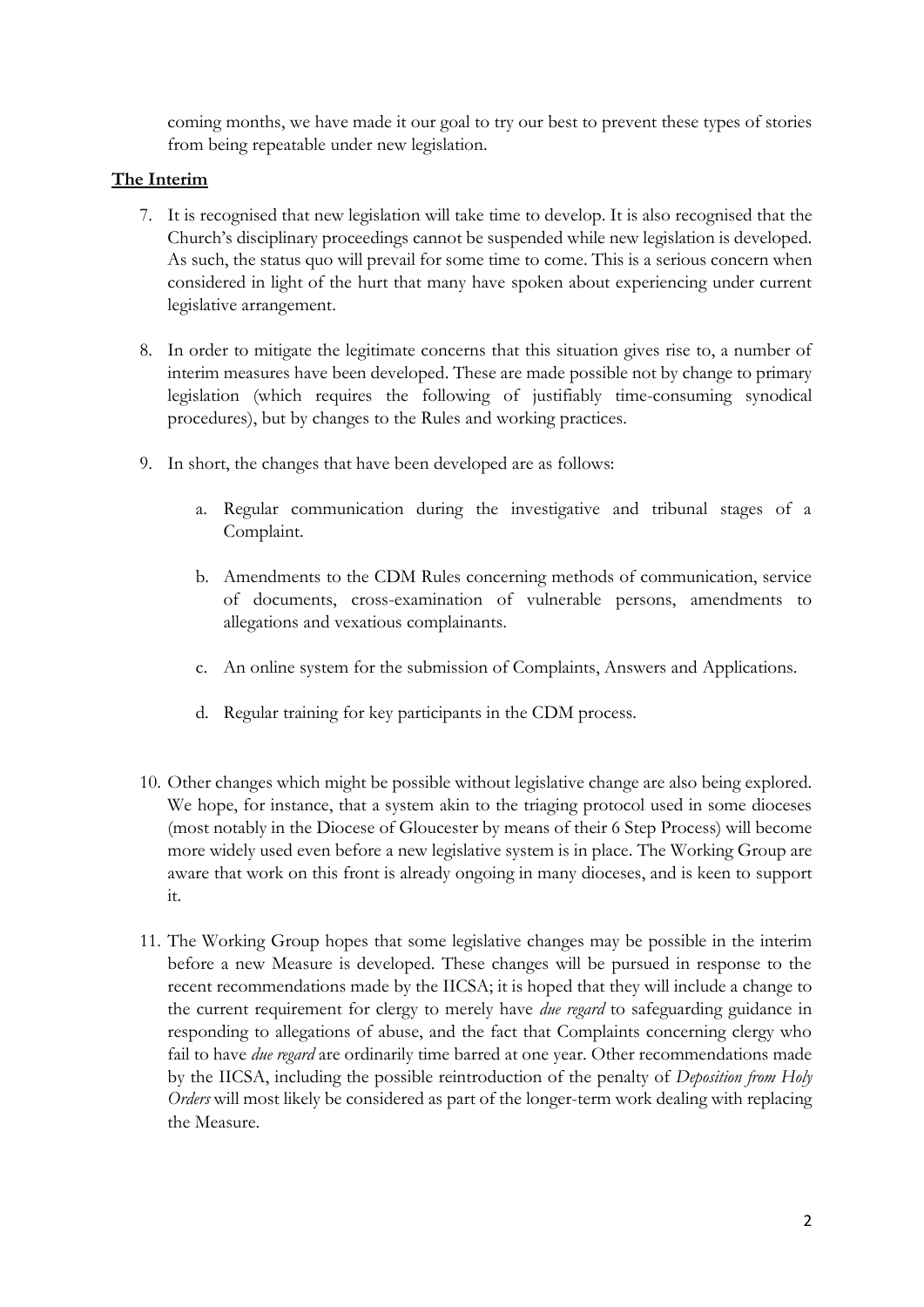## **The Working Group**

- 12. The Working Group's initial terms did not stretch to allow the Working Group to embark on a wholescale replacement of the Measure. However, a paper presented by our Chair to the House of Bishops earlier this year recommended that the Measure be replaced. The House unanimously committed to the Working Group doing further work to reach this aim. It is on this footing that the Group have now broadened its scope to work towards replacing the Measure. The Group's terms are being updated, and will be published in due course.
- 13. It is also noted that the Working Party Convened by the Ecclesiastical Law Society has produced significant output of a helpful nature. Although there is divergence between the two groups on a number of key points, we continue to work together. Representatives of both groups met in late September and had constructive conversation. The same group will meet again later this year.

#### **Consultations**

- 14. Before proceeding to draft new legislation for consideration at a meeting of the General Synod, the Working Group considers it important to consult widely on the proposed direction of travel, so that many people who have experience of the Measure (from a variety of perspectives), or simply have an interest in the functioning of the Measure, can respond to the proposals of the Working Group.
- 15. It is noted that to date, many people and organisations have very helpfully contributed their experience of how the Measure does *not* work. There is general unanimity among all the Working Group have spoken to that the Measure is not effective in many regards. These consultations will of course provide opportunity to reinforce this recognition, but it is hoped that they will also provide opportunity to respond critically to proposals for forward travel (in light, of course, of past experience). It is also hoped that these consultations may provide an opportunity for people to identify what they believe *does*  work about the current system.
- 16. The practical arrangements relating to the Consultation process are outlined at Appendix 1.

#### **Proposals**

17. The Working Group has developed three main proposals, which it hopes will in due course be translated into legislation. There will be opportunity to respond to each proposal individually during the Consultation process.

#### **Proposal One – Triaging of Complaints**

18. The Working Group notes that currently all matters referred to a Bishop or Archbishop under the terms of the Measure are handled in the same way. The Complaint is escalated into the same legislative track, without regard for the subject matter or apparent seriousness of the allegations being made.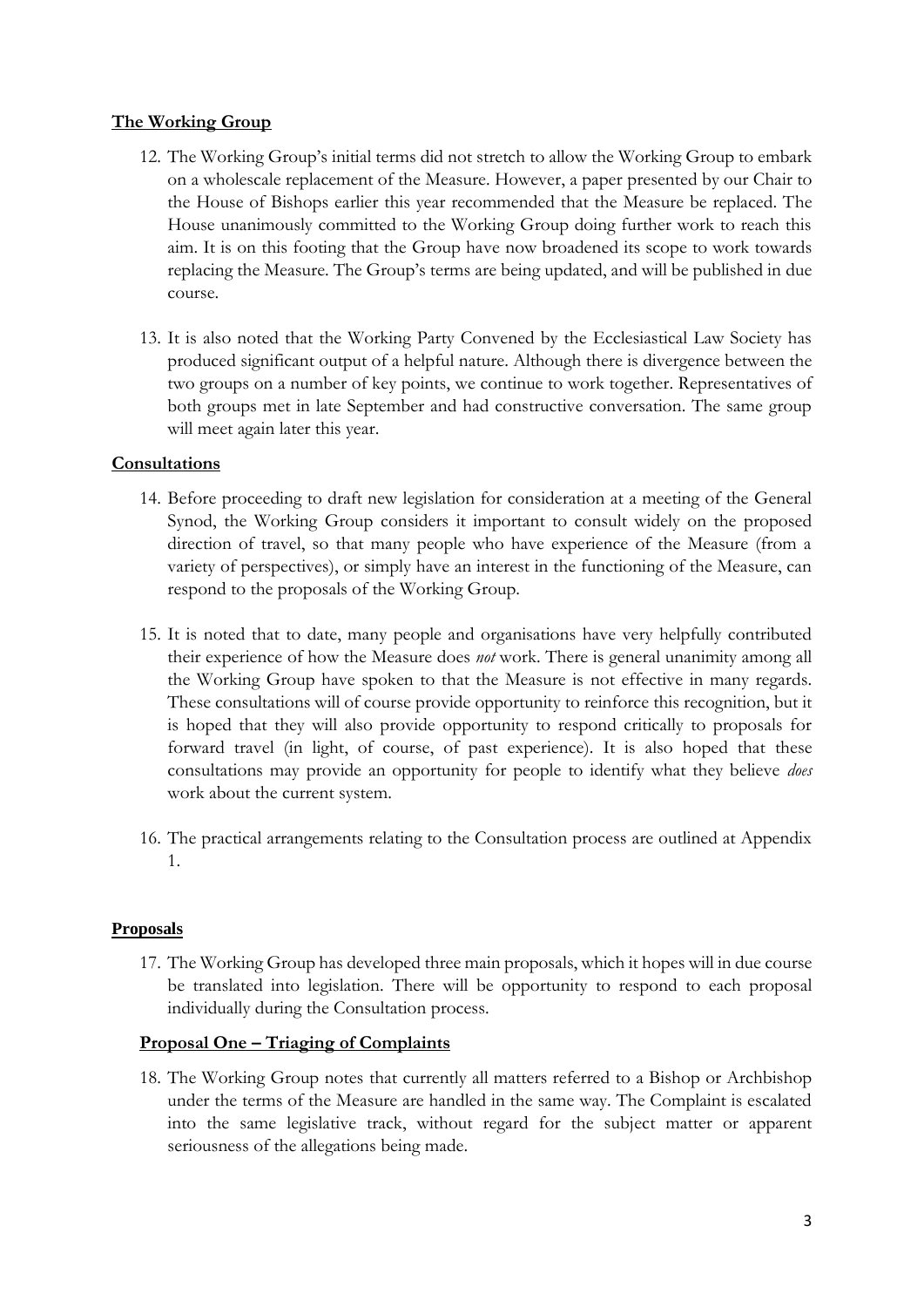- 19. It is suggested that this process is ineffective in many ways. It risks causing emotional and financial upset to Respondents whose alleged misconduct is not particularly serious. It fails to recognise that some types of Complaint are better handled using a process different to that in the Measure, such as mediation or other form of alternative dispute resolution; the adversarial method is often not helpful in cases of pastoral breakdown for instance. It also fails to recognise when a Complaint is being made for purely punitive reasons by, for example, a vexatious litigant or a begrudging parishioner.
- 20. The Working Group has been inspired by dioceses where concerns about alleged misconduct are processed at the outset in accordance with the seriousness of the allegation. As has been mentioned already, the Diocese of Gloucester is notable in this regard. It is recognised however that the extent to which one can do this, particularly when a *Complaint* has been made, is severely limited by the currentl legislative arrangements.
- 21. It is proposed that new legislation will mitigate against these concerns by having an inbuilt process of triaging. By triaging, we mean a system which involves assessing Complaints when they are initially received to ensure they are dealt with according to a method that is in proportion to the seriousness of the alleged misconduct. For more serious Complaints, this method may look similar to what currently exists, albeit with more investigation at what currently constitutes the Preliminary Scrutiny stage particularly in cases where allegations of a safeguarding nature are made. For less serious Complaints, this method may look like a process of mediation, or a less formal conversation with a Bishop (in the case of a Complaint against a Priest). For Complaints that are completely unfounded or which are vexatious, the possibility of summary dismissal will exist; this will help to minimise the impact on clergy of baseless Complaints.
- 22. It is also proposed that those *Complaints* which are made under the terms of the measure, which point not towards misconduct but towards another legitimate issue (pastoral breakdown not arising from misconduct for example, or a situation where someone takes issue with an matter not arising from conduct of a clergyperson) will not get caught in this formal triaging process, but will be referred to the diocesan officer most suited to dealing with such matters. It is hoped that in making this distinction, the Working Group are signifying our desire to move away from the current use of the term *complaint* as a catch all term.
- 23. The question still exists as to whether the process of triaging should take place at a Diocesan level, or whether it should be conducted centrally. It has been suggested that one possible avenue could work as follows: (i) When the complainant issues an allegation, they are required to *indicate* on the form whether it is a grievance or serious misconduct. (ii) That is then assessed in the Diocese. (iii) Where the Dioceses agree that it is a grievance, they accept jurisdiction and the process is run at diocesan-level. (iv) If the complainant has ticked 'serious misconduct' then it is referred the central office. (v) Where the Dioceses are unsure if it is either a grievance or serious misconduct (regardless of the indication on the form) then it is referred to the central office who review it and can then send it back with a direction that it be dealt with in the diocese if a grievance or keep it to be dealt with centrally if serious misconduct is viably alleged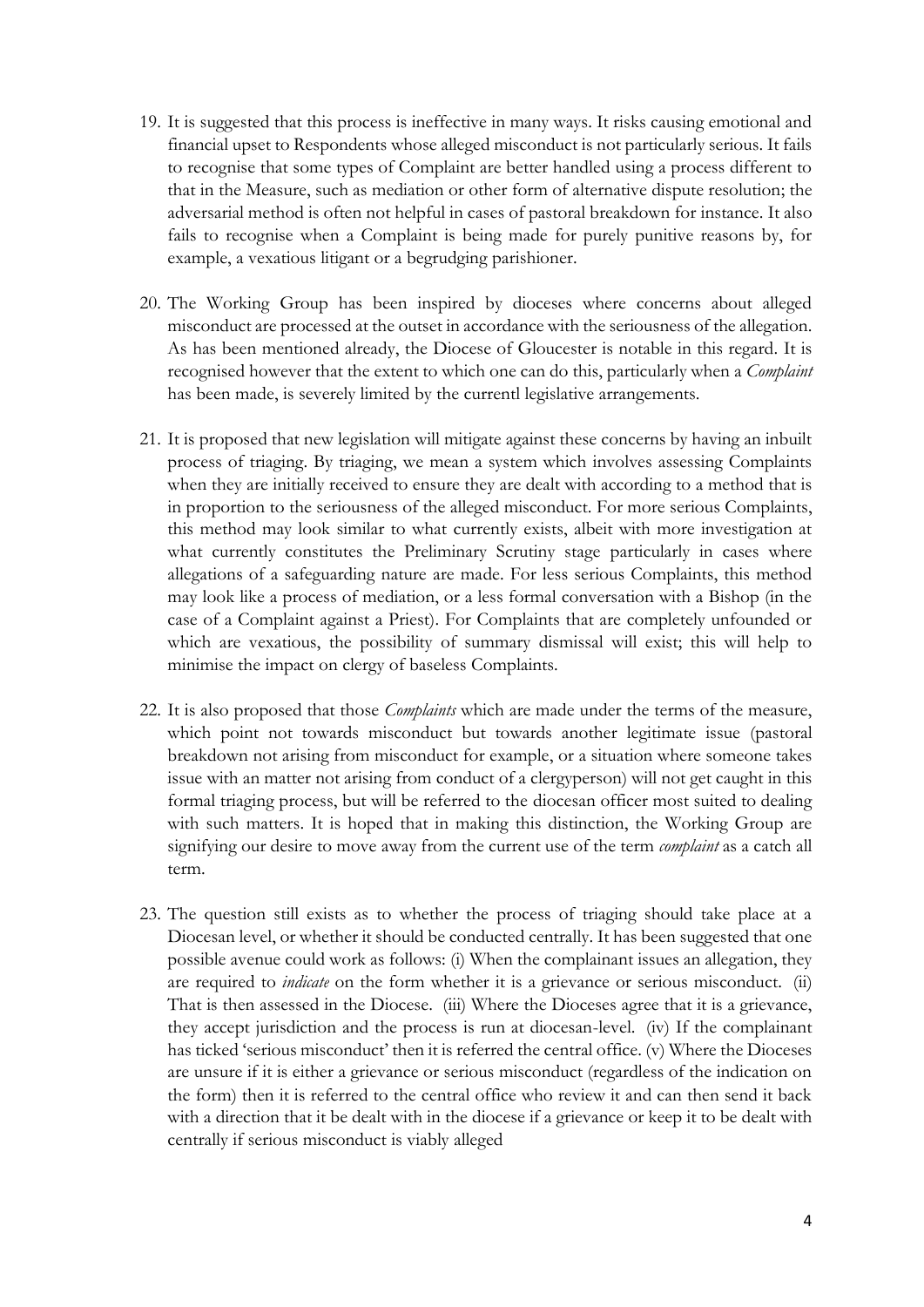## **Proposal Two – A Central Office**

- 24. The Working Group notes that currently Complaints against deacons and priests are dealt with by the relevant bishop, and Complaints against bishops are dealt with by the relevant Metropolitan. It is also noted that Complaints against archbishops are dealt with by the archbishop of the other province.
- 25. It is suggested that this situation is inadequate for two significant reasons.
	- a. Firstly, because many dioceses process a very small number of Complaints under the Measure annually, they do not build up the expertise necessary to conduct proceedings under the terms of the Measure effectively. This could, among other things, lead to erroneous application of the law and a disparity of application across different dioceses.
	- b. Secondly, in making the bishop, in effect, the administrative and judicial officer in relation to proceedings, his or her relationship with any given respondent clergyperson can come to be skewed towards their judicial position to the exclusion of the rest of their pastoral responsibility. This recognition is made not from the erroneous perspective which considers pastoral care as separate from the disciplinary responsibility of the bishop. Rather it is made from the legitimate perspective that the institution of formal legal proceedings in which the bishop is the judge tends to make it impossible for a bishop to exercise any pastoral care *apart* from that concerned with the judicial element of the proceedings.
- 26. It is proposed that new legislation will mitigate these concerns by processing (investigating, and bringing to tribunal etc, and possibly triaging) all Complaints of serious misconduct at a central office. This will have the benefit of allowing a number of centrally employed officers to develop the expertise and experience required to administer Complaints efficiently and uniformly. It will also help free bishops to provide non-judicial pastoral support to respondent clergy at what is widely recognised to be a time of notable personal and professional stress.
- 27. We are grateful to many who have raised legitimate concerns about the *removal* of episcopal disciplinary power from bishop, and the impact this has on the Church of England's understanding of episcopal ministry (as described in the Ordinal). We would initially suggest that what is being suggested is not a removal but a *delegation.* We disagree with suggestions that the delegation of much of the bishop's judicial function represents a change so drastic as to change the Ordinal's ontological understanding of episcopal ministry. Rather, it represents a delegation of some of the Bishop's disciplinary function; delegation of functions ordinarily exercised by a bishop is not a new concept. Such delegation is exemplified for instance by the national system of Bishop's Advisory Panels, where recommendations to the bishop are made by trained advisers at a central level. Consideration of how bishops can delegate confirmations or ordinations to their suffragans, or admission of Churchwardens to whomsoever they choose further upholds this view.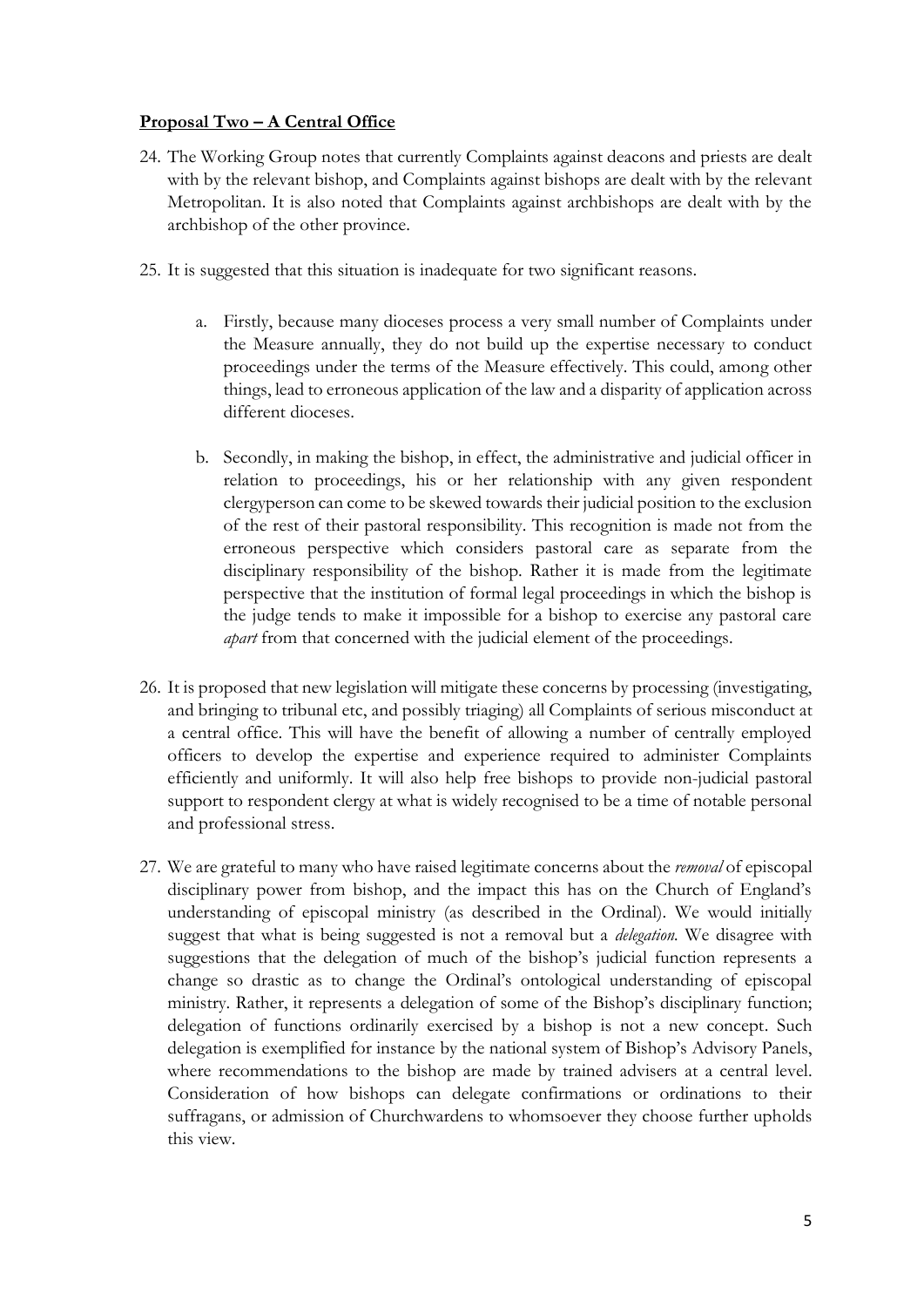- 28. Such an independent office, it is proposed, will be positioned within the National Church Institutions. Although it should be obvious, it must be stated that its staff will not however be tasked with protecting the Church's interests. The balance required to ensure this will be the utilisation of a system of external judicial monitoring akin to the current 'President of Tribunals' system. This 'in but not of' approach serves to allow enough independence from the institutional Church to inspire the confidence of those who are being regulated by this office, and those who report alleged misconduct on the part of regulated professionals.
- 29. Alongside hearing responses to this proposal, the Working Group would like to listen to people's views on the possible composition of this central office, and to what extent bishops should be part of this composition.

#### **Proposal Three – Professional Standards**

- 30. The Working Group notes that currently it is difficult to determine what exactly constitutes *misconduct*, despite this being what must be proved (on the balance of probabilities) or admitted for a penalty to be imposed under the terms of the Measure. Generally, the assessment of whether alleged behaviour constitutes misconduct is considered in the Preliminary Scrutiny Report, with its author determining this question in reliance on a number of diverse legal sources.
- 31. It is suggested that this situation is inadequate primarily because it leads to confusion. This confusion is encountered on the part of the Complainant who might seek to bring a Complaint concerning behaviour which although he considers it to amount to misconduct, actually doesn't. This confusion is also encountered on the part of Respondent clergy who can legitimately argue that they have no clearly defined parameters within which to conduct their professional lives.
- 32. The Working Group have been inspired by many secular institutions which maintain a system of professional regulatory standards. We have also been inspired by Churches, particularly the Anglican Church of Australia who adopt such a model. It strikes me that this model is particularly well suited to the Christian Church. We are a body of those who profess Jesus as Christ. Those of us who have realised our vocation to Holy Orders profess Jesus Christ in a particular way. For clergy *professing* Jesus as Christ is part of our *profession*. This, it is suggested, is not merely a semantic nicety, but a reality which impacts on our entire way of life, including how we order our *professional* and personal lives. The desire to serve the Church as regulated professionals arises from our love for Jesus Christ, and all those made in God's image.
- 33. It is for this reason that it is being proposed that the Church of England's understanding of Clergy Discipline should be set within the broader context of *professional standards*. This will serve to provide a clear code according to which regulated professionals should seek to order their lives. It will ensure that all deacons, priests, bishops (and archbishops), are held to the same common standard. This codified standard will make clear the professional expectations placed on clergy.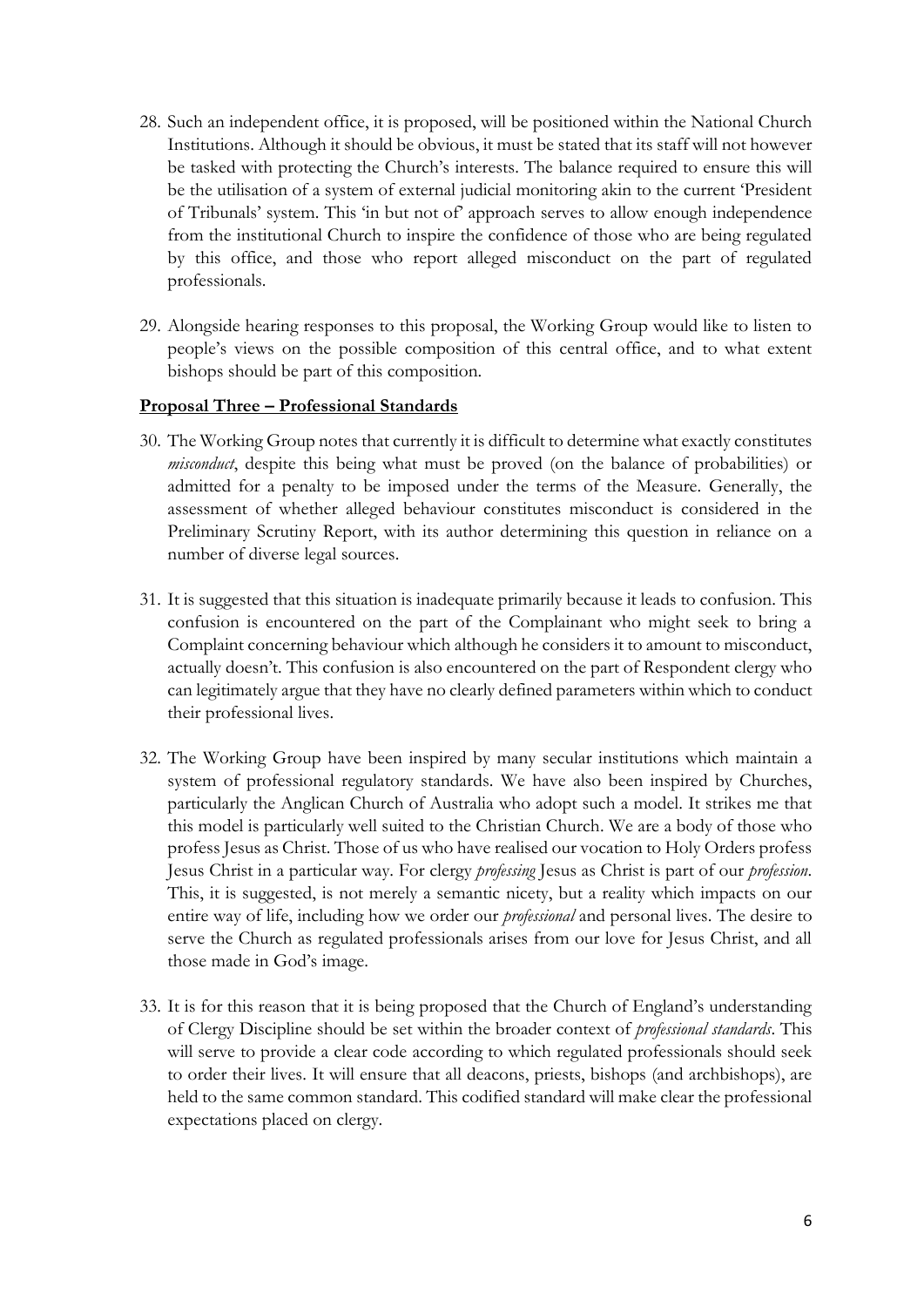- 34. This proposal also has a logical impact in terms of unions. In other spheres, regulated professionals tend to become members of a union, so they have adequate protection from the arbitrary exercise of power on the part of their employer or regulator. Although it is noted that some clergy are already part of a union, it is proposed that this should happen on a larger scale. This does of course raise questions about whether there is a sufficiently broad choice of unions for clergy to join.
- 35. Setting clergy discipline within the context of professional standards will allow for the rectification of issues in a case-specific and proportionate way. It will allow for the distinction between capability and misconduct to be more finely tuned, and response to be made accordingly.

#### **The Proposals in their entirety**

36. It is our view that when considered as a package, the proposals represent a significant shift away from the current legislative framework. This shift marks a move towards a more holistic system of professional standards and regulation, which will be enforced by officers of the Church who are independent of the dioceses, freeing bishops into a different pastoral relationship with respondent clergy than is currently possible. It will allow for allegations to be responded to proportionately and efficiently. In turn this will allow for the resolution of situations rather than the current imposition of discipline often without concern for the broader context in which such discipline is imposed, and for what reasons.

## **Joining a Consultation**

- 37. Because of the restrictions we are currently living under, plans to hold in-person consultations have been abandoned. Consultations will now be held digitally. Depending on your position within the Church, there are a number of different time slots available. If demand exceeds the planned number of consultation slots currently planned, more will be arranged.
- 38. We also welcome written responses to these proposals, and would appreciate if such responses could address the questions set out Paragraph 4 of Appendix 1. Such responses should be sent to [adam.hobson@lambethpalace.org.uk](mailto:adam.hobson@lambethpalace.org.uk) by 16 January 2021.

The Clergy Discipline Measure Working Group

04 December 2020

#### **Addendum – 08 December 2020**

The consultation timetable at Appendix 1 has been updated since the circulation of the original copy of this Report.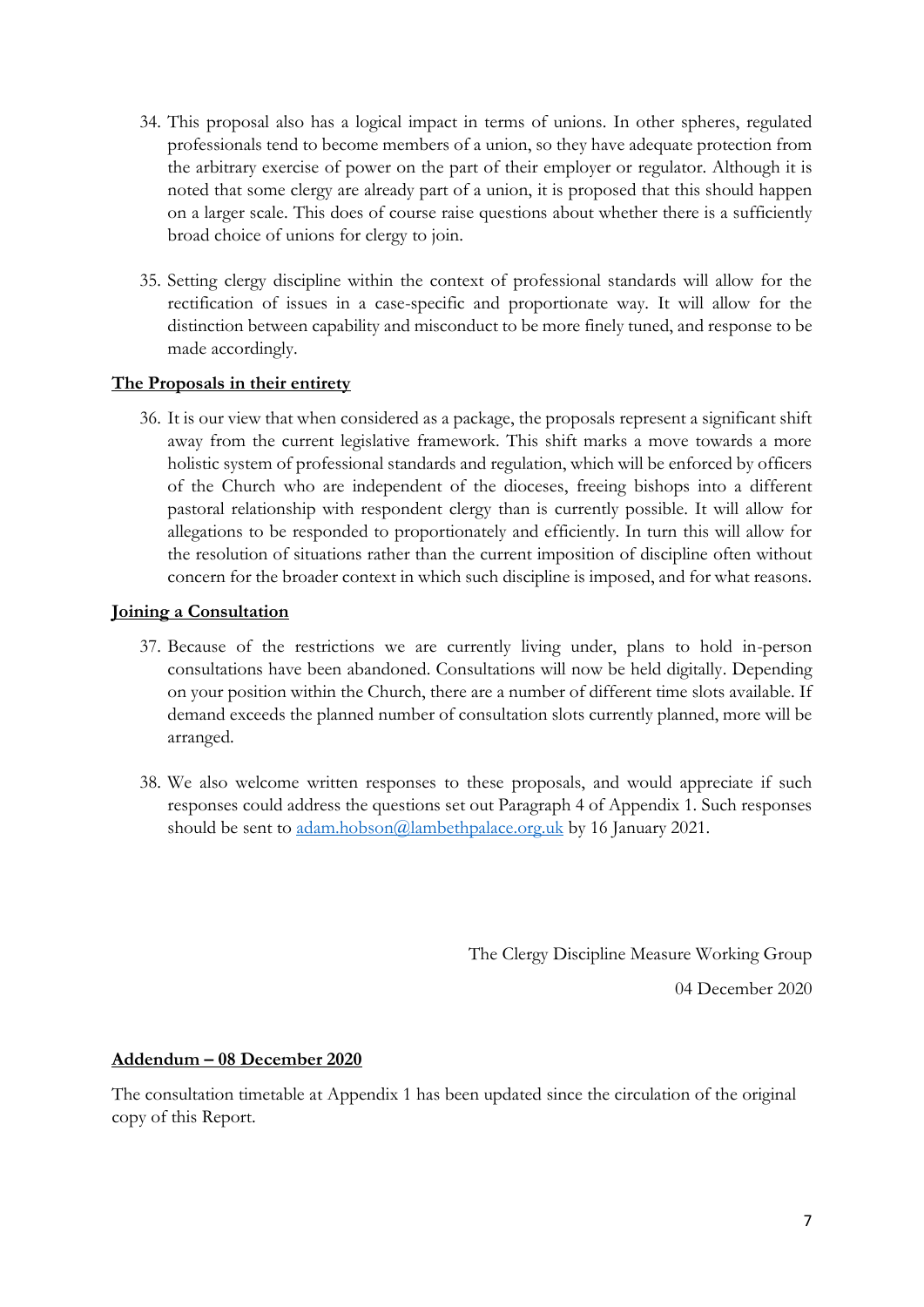# **Appendix 1 – Practical details for consultations**

- 1. If you would like to join a CDM Consultation meeting, please contact Mr Adam Hobson [\(adam.hobson@lambethpalace.org.uk\)](mailto:adam.hobson@lambethpalace.org.uk) stating your name, the session(s) you are able to attend, and confirmation of the category you fit into.
- 2. Because of the restrictions we are currently living under, it is impossible to hold these sessions in person. As such, they will be conducted by Zoom, utilising both audio and video technology. The below sessions are available. Numbers attending each session are capped at 40 people.

|                         | Constituency                                  | Date                                       | Time                                       |
|-------------------------|-----------------------------------------------|--------------------------------------------|--------------------------------------------|
| $\mathbf{1}$            | <b>Clergy</b>                                 | Wednesday 06 January '21                   | $10.00 - 11.40$ am                         |
| $\overline{2}$          | <b>Clergy</b>                                 | Wednesday 06 January '21                   | $2.00 - 3.40$ pm                           |
| $\overline{\mathbf{3}}$ | <b>Clergy</b>                                 | Wednesday 06 January '21                   | $06.00 - 7.40$ pm                          |
| $\overline{4}$          | <b>Clergy</b>                                 | Friday 08 January '21                      | $10.00 - 11.40$ am                         |
| $5\phantom{.}$          | <b>Clergy</b>                                 | Friday 08 January '21                      | $02.00 - 3.40$ pm                          |
| 6                       | <b>Clergy</b>                                 | Monday 11 January '21                      | $06.00 - 7.40$ pm                          |
| $\overline{7}$          | <b>Clergy</b>                                 | Tuesday 12 January '21                     | $06.00 - 7.40$ pm                          |
| 8                       | <b>Clergy</b>                                 | Wednesday 13 January '21                   | $06.00 - 7.40$ pm                          |
| $\boldsymbol{6}$        | <b>Other interested parties</b>               | <b>Wednesday 13 January '21</b>            | $2.00 - 3.40$ pm                           |
| $\overline{7}$          | Other interested parties                      | Thursday 14 January '21                    | $06.00 - 7.40$ pm                          |
| 8                       | Senior diocesan staff                         | Tuesday 15 December '20                    | $2.00 - 3.40$ pm                           |
| 9                       | Senior diocesan staff                         | Wednesday 16 December<br>20                | $10.00 - 11.40$ am                         |
| 10                      | Senior diocesan staff                         | Wednesday 16 December<br>20                | $2.00 - 3.40$ pm                           |
| 11                      | Senior diocesan staff                         | Thursday 17 December '20                   | $10.00 - 11.40$ am                         |
| 12                      | Senior diocesan staff                         | Thursday 17 December '20                   | $2.00 - 3.40$ pm                           |
| 13                      | <b>Unions</b>                                 | <b>Friday 18 December '20</b>              | $4.00 - 5.40$ pm                           |
| 14                      | <b>Clergy Discipline</b><br><b>Commission</b> | <b>TBC</b> in conversation with<br>the CDC | <b>TBC</b> in conversation<br>with the CDC |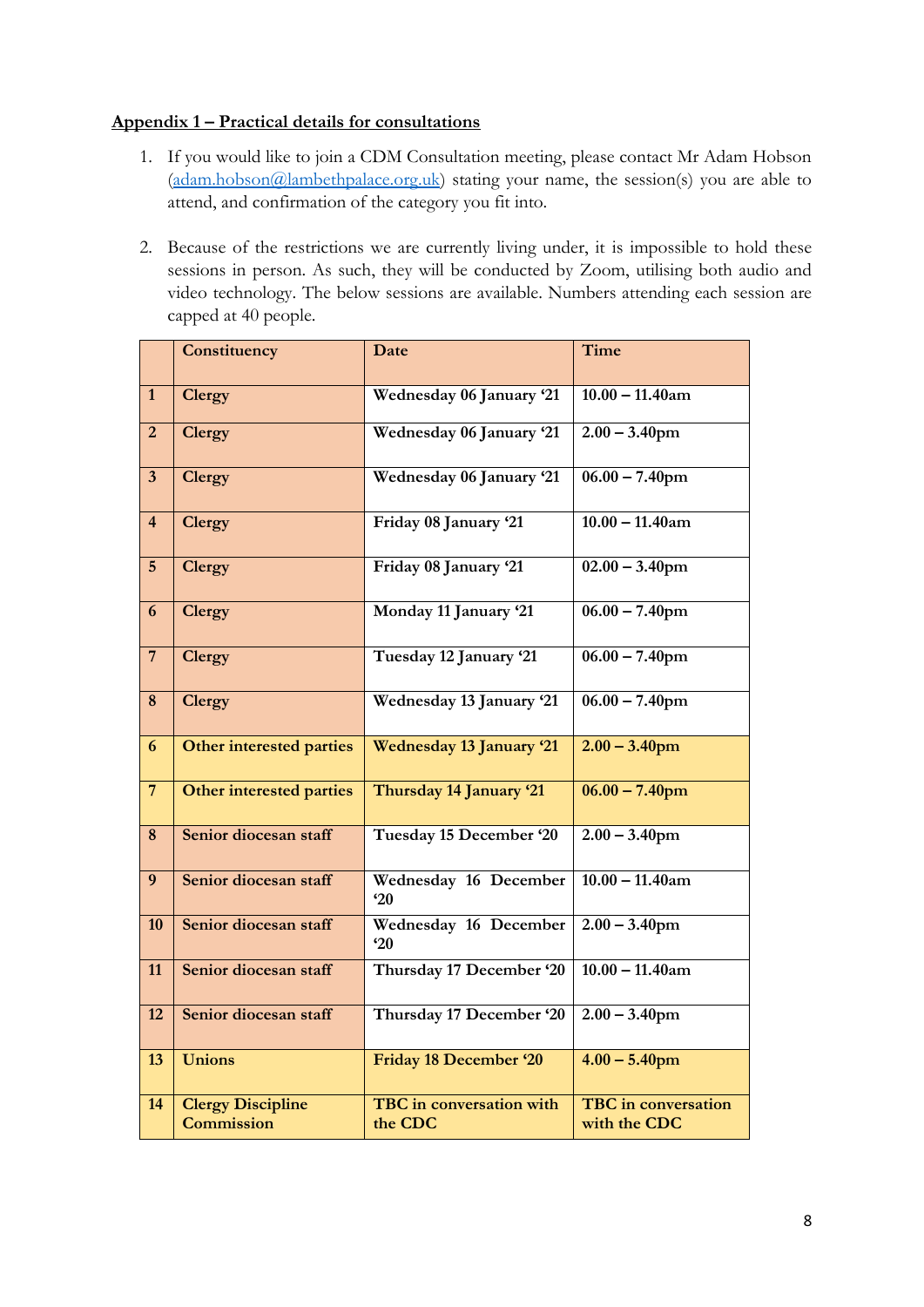3. Each Consultation session will follow the same format, as outlined below at Fig. 1. Although many of the practical elements of the session will be explained in the introduction to the session itself, it is hoped that the members of each break out room (comprised of no more that 8 members per break out room) will appoint among themselves someone to take a note of what was discussed. It is hoped that these notes can be sent to Mr Hobson for collation at the end of each Consultation session.

# **Suggested Questions**

4. In order that the Working Group can effectively collate the responses which arise from the Consultations, it is hoped that those involved can structure their conversation about each proposal around the following set of questions. It is of course understandable (and valuable) if individuals involved in the consultation process decide to consider other matters beyond the remit of the suggested questions.

## **Proposal 1 – Triaging of Complaints**

- a. Do you agree that the proposed triaging process will a) help to ensure Complaints are dealt with proportionately and b) distinguish between grievance and misconduct Complaints? If not, why not?
- b. Do you agree with the possible triaging approach which involves, at the outset, both dioceses and the proposed new central office? If not, why not?
- c. Do you have any general comments or concerns about this proposal?

# **Proposal 2 – A Central Office**

- d. Do you agree that the proposed central office will help capitalise on a body of expertise in a way that the current arrangement does not allow?
- e. Do you share concerns expressed by some that delegation of the judicial element of a bishop's disciplinary role is theologically harmful? If so, why? If not, why not?
- f. Do you have any general comments or concerns about this proposal?

#### **Proposal 3 – Professional Standards**

- g. Do you agree that the proposed code of professional standards will assist clergy in ordering their professional lives?
- h. How do you respond to the idea of clergy being more involved in unions? Is there a place for a professional association for clergy?
- i. Do you have any general comments or concerns about this proposal?

#### **Questions for general consideration**